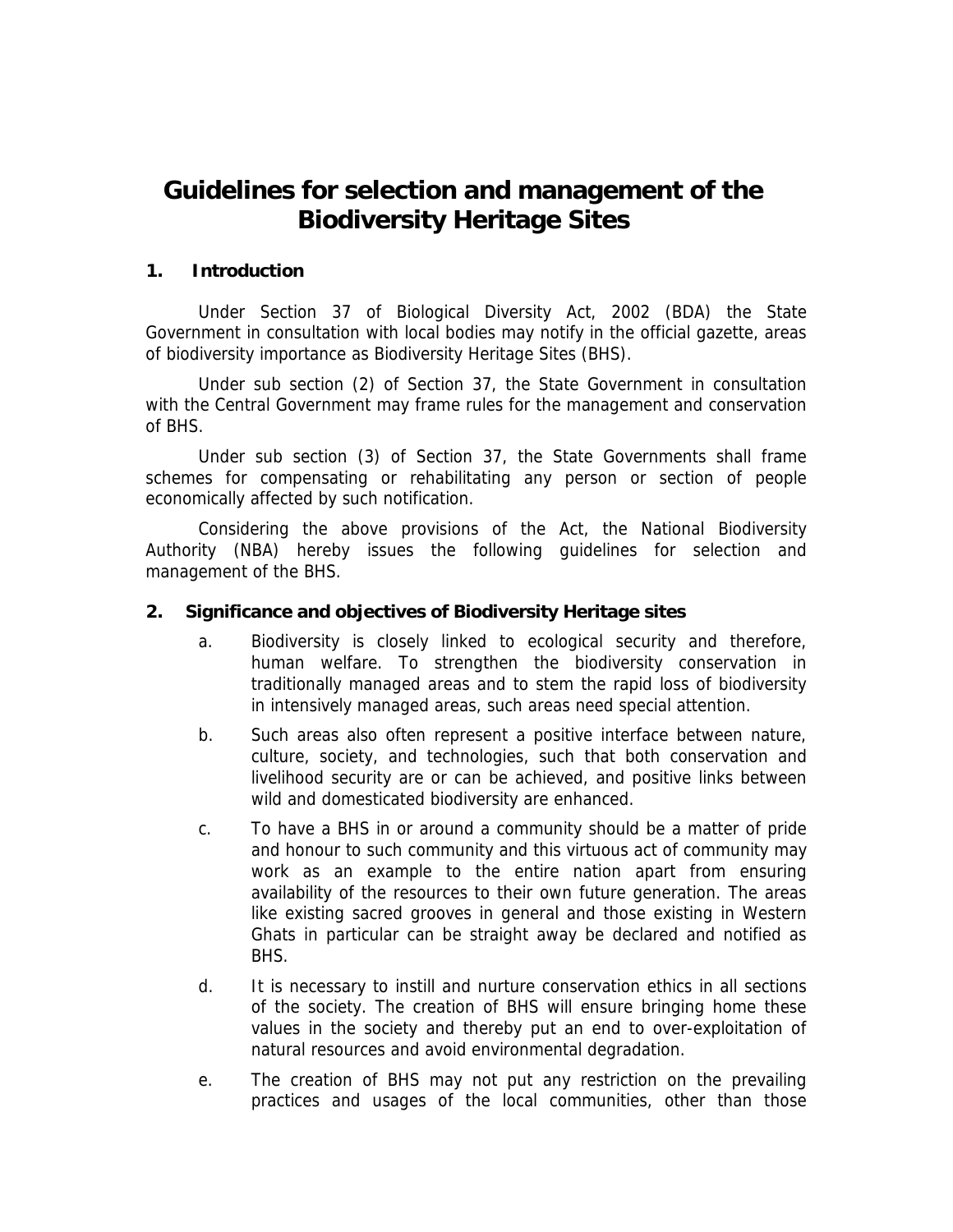voluntarily decided by them. The purpose is to enhance the quality of life of the local communities through this conservation measure.

## **3. Definitions**

"Biodiversity Heritage Sites" (BHS) are well defined areas that are unique, ecologically fragile ecosystems - terrestrial, coastal and inland waters and, marine having rich biodiversity comprising of any one or more of the following components: richness of wild as well as domesticated species or intra-specific categories, high endemism, presence of rare and threatened species, keystone species, species of evolutionary significance, wild ancestors of domestic/cultivated species or their varieties, past pre-eminence of biological components represented by fossil beds and having significant cultural, ethical or aesthetic values and are important for the maintenance of cultural diversity, with or without a long history of human association with them.

All other terms used are as defined in Section 2 of the Biological Diversity Act (2002)

### **4. The criteria for identification of BHS**

The BHS may be identified in accordance with the definition in (2) above. Accordingly areas having any of the following characteristics may qualify for inclusion as BHS.

- a. Areas that contain a mosaic of natural, semi-natural, and man made habitats, which together contain a significant diversity of life forms.
- b. Areas that contain significant domesticated biodiversity component and /or representative agro-ecosystems with ongoing agricultural practices that sustain this diversity.
- c. Areas that are significant from a biodiversity point of view as also are important cultural spaces such as sacred groves/trees and sites, or other large community conserved areas.
- d. Areas including very small ones that offer refuge or corridors for threatened and endemic fauna and flora, such as community conserved areas or urban greens and wetlands.
- e. All kinds of legal land uses whether government, community or private land could be considered under the above categories.
- f. As far as possible those sites may be considered which are not covered under Protected Area network under the Wildlife Protection Act 1972 as amended.
- g. Areas that provide habitats, aquatic or terrestrial, for seasonal migrant species for feeding and breeding.
- h. Areas that are maintained as preservation plots by the research wing of Forest department.
- i. Medicinal Plant Conservation Areas.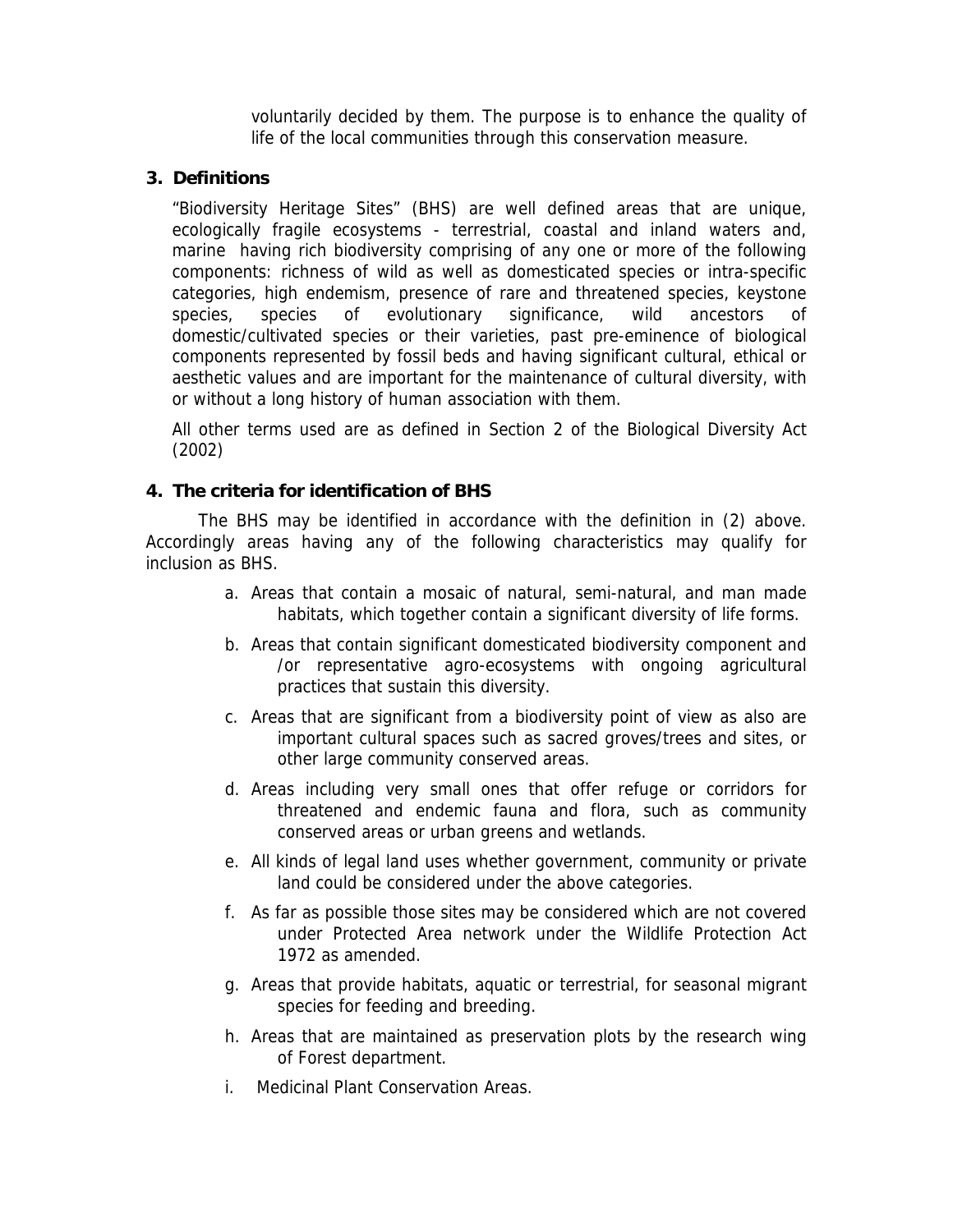#### **5. Identification and Declaration of Biodiversity Heritage Sites**

State Biodiversity Boards (SBB) may invite suggestion (or consider those already coming from communities) for declaration of BHSs, through BMCs and other relevant community institutions including gram sabhas, panchayats, urban wards, forest protection committees, tribal councils. SBB may undertake widespread dissemination of information related to the proposed BHS among rural communities, NGOs, farmer/fishermen/adivasi associations, urban groups, research institutions, government agencies, and other organizations, regarding the provision of BHSs, through locally appropriate means. These could include local language newspapers, radio, holding meetings with the communities, letters to line departments, gram panchayats, local bodies and others. The process may further be achieved through the following:

- a. NGOs and community institutions (including Panchayat Raj institutions, Biodiversity Management Committees, or institutions set up for environment and development purposes by communities on their own or under other environmental schemes) to carry out their own process, may also initiate proposals for declaring BHSs.
- b. Consolidation of the suggestions, by the SBBs, to come up with a list of areas which can be designated as the Biodiversity Heritage Sites; even while such consolidation is ongoing, suggestions and applications for individual BHSs to be considered as and when they are made.
- c. Public discussions amongst the local bodies, gram sabhas, urban ward committees, and other relevant local institutions, regarding concrete proposals for declaring BHSs, in their area, including the implications such as possible restrictions on resource use; a full attempt to be made to bring on board various sections of society with gender and social representation, in such discussions.
- d. Once approved by the relevant gram sabhas or urban local bodies, SBB to move for issuing a preliminary notification specifying the boundaries of the BHS, which may require some prior surveying and mapping, and specifying also restrictions if any that may be required for management of the BHS, this to be published in the local media inviting suggestions and objections from the interested parties/stakeholders, particularly in case of lands owned by communities and individuals.
- e. Based on the suggestions and objections raised, a team may be constituted by the BMCs/other relevant local institutions/SBB in consultation with the local bodies for conducting studies to gain a clear understanding of the BHS. The team would include the following members (not exceeding 12 individuals) with one member preferably from the local community/ies selected to head the team:
	- i. Knowledgeable or experienced women & men representing all socio-economic groups of the concerned communities, nominated by the relevant rural/urban local bodies.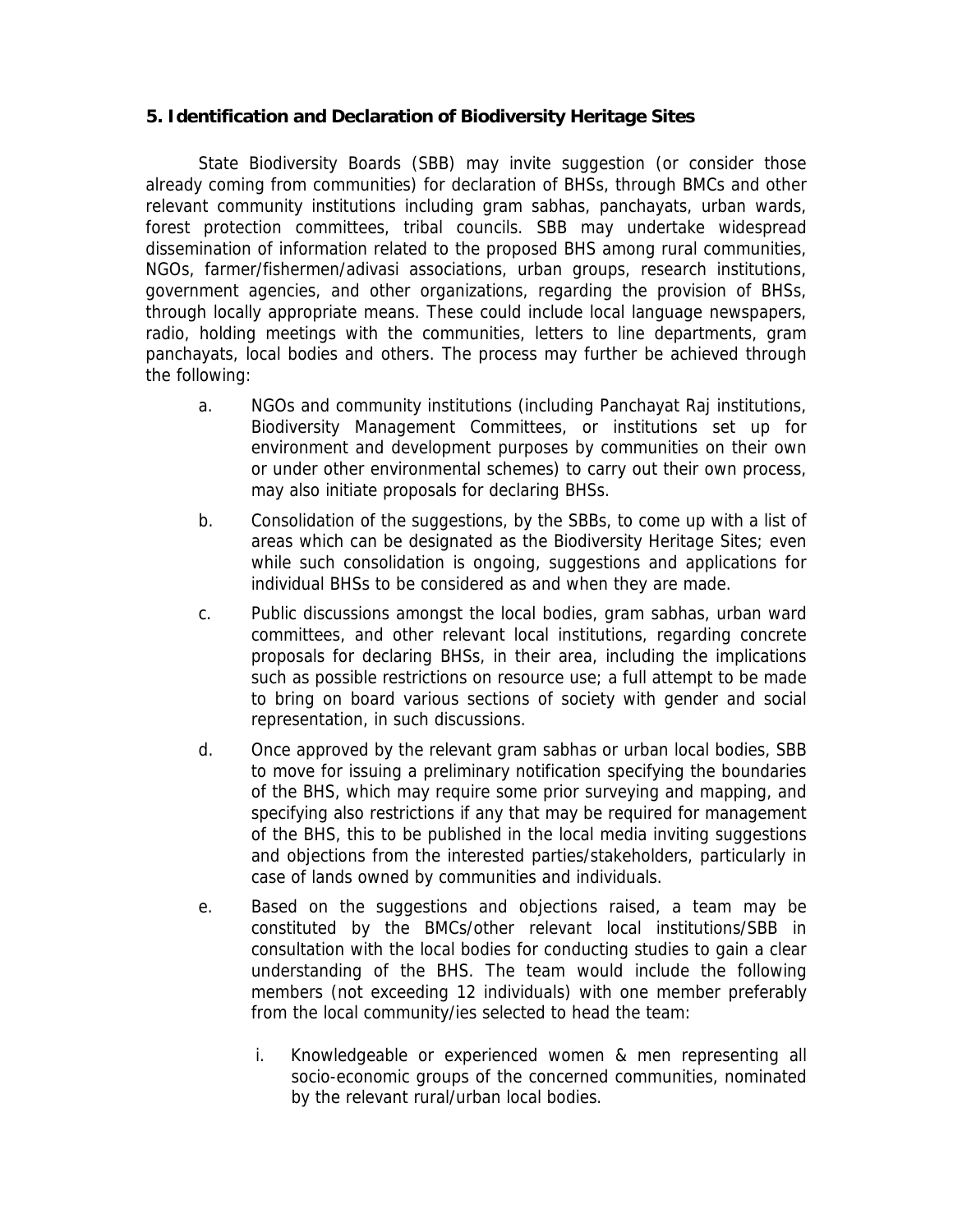- ii. One or more NGOs/institutes focusing on ecology / conservation (including conservation biologists familiar with the flora and fauna of the particular BHS).
- iii. One or more NGOs/institutes working on social (gender, livelihood, etc) issues.
- iv. One or more NGOs/institutes focusing on agriculture.
- v. Research wing of the agriculture, forest or other relevant department (where appropriate and possible).
- vi. Representatives of Botany and Zoology departments of nearest College/University.
- f. The above team will conduct a study (over a period of 3 to 6 months) in consultation with the concerned community irrespective of occupation, gender or social strata. Such consultations should inevitably include groups such as forest dwellers, farmers, coastal and pastoral community(ies) and / or other relevant occupations. The study on the following aspects needs to be carried out with the use of community-based PBRs/PRA, participatory mapping, and other possible tools that are considered appropriate by the concerned communities. All state departments are to ensure that they cooperate in this exercise through the provision of relevant information, maps, and other documents that would enhance the productivity of the exercise. The study may include:
	- i. History of land/water bodies ownership/rights, including Common Property Resources (CPRs), administrative control, and land and resource use.
	- ii. Current status of land ownership, tenurial status of and access/ rights to CPRs, disputed claims over land/ forests, if any, land and resource use pattern (including biodiversity-based livelihoods), legal and administrative control, rights and responsibilities.
	- iii. Community composition, character, socio-economic and gender differentiated dependence on the resources, socio- economic and demographic profile.
	- iv. Existing institutions, their characteristics, rules and regulations governing natural resources, and access to decision making by marginalized sections including women.
	- v. Ecological profile of the area, critical wildlife and agricultural biodiversity values, and threats and pressures to the biological diversity, if any.
	- vi. Use of the area as the corridor or refugia for the wild animals or any other use for the wildlife.
	- vii. Cultural (including agricultural) practices followed by the communities affecting the biodiversity (whether positively or negatively).
	- viii. Scope of livelihood generation (including from resource use, community-based ecotourism, etc) in the area.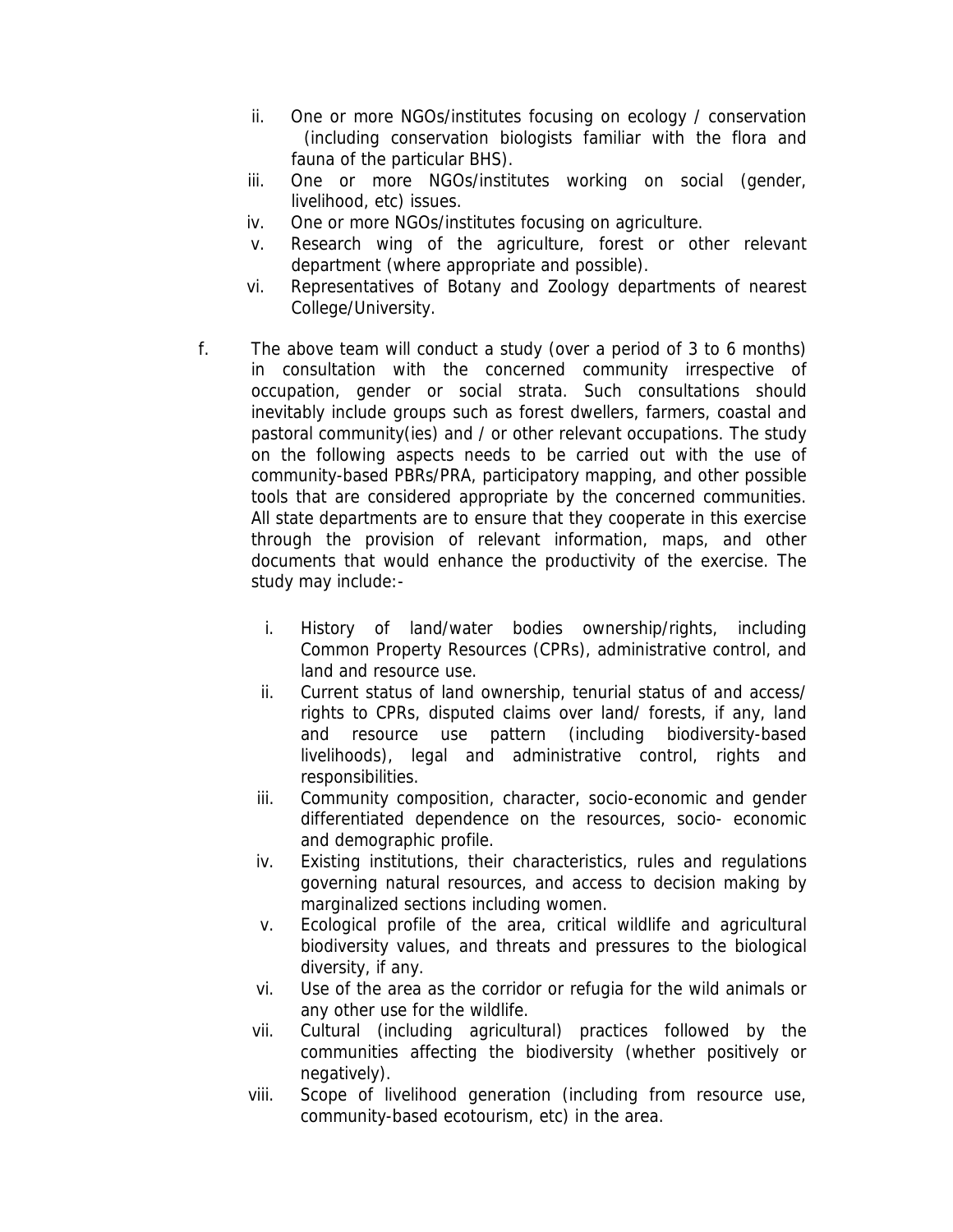- ix. Impacts of restrictions, if any, on people and on the biodiversity.
- g. Report of the study may be submitted by the team to the BMCs or other relevant local institutions linked to the local bodies in case BMC does not exist, which before submitting it to the SBB may disseminate the findings of the team (in local languages), along with the proposal for declaring the BHS, to the concerned communities and to all stakeholders.
- h. SBB shall review the document submitted by BHS survey group or BMCs or other relevant local institutions linked to the local bodies in case BMC does not exist within a period of 3 months, including feedback if any to the relevant community.
- i. Final decision on the proposal may be made by the SBB in a joint sitting of all stakeholders, at the proposed site.
- j. Draft notification and announcement for declaring the BHS may be made at the state level in an appropriate manner giving it wide media coverage particularly in the local language.
- k. After 30 days of the draft notification of the BHS, the BMC or other relevant local institutions linked to the local bodies in case BMC does not exist along with the Local bodies may conduct a Public Hearing where all details about the BHS should be placed and the comments received from the public recorded and, attempts made to remove aspersions, if any, that they may have on the consequences of declaring the area as BHS. The local community should be taken to confidence assuring that by declaring the BHS their traditional rights and privileges will not be affected.
- l. On declaration of the BHS, the SBB may write to all the concerned Government departments announcing the establishment of the BHS.
- m. While the above process is desirable in all situations, it should be noted that in many situations communities may not be in a position to follow them in view of the urgency for declaration as a BHS to ward off a threat, or for other reasons. In some cases proposals may be coming from a community that has already a proven track record of conservation, and urgently requires the BHS status to consolidate its position. In such situations, the requirement for these detailed studies may be waived for the purpose of the notification, but should be applied subsequent to the notification and no relocations and restrictions to access will be declared till then other than what the community is already imposing upon itself.

#### **6. Management of BHS**

a. The Biodiversity Management Committee or other appropriate institution as determined by relevant local body in the absence of BMCs, which in addition to their duties defined in the Act, may also take care of the management of each BHS. Wherever the BHS extends to more than one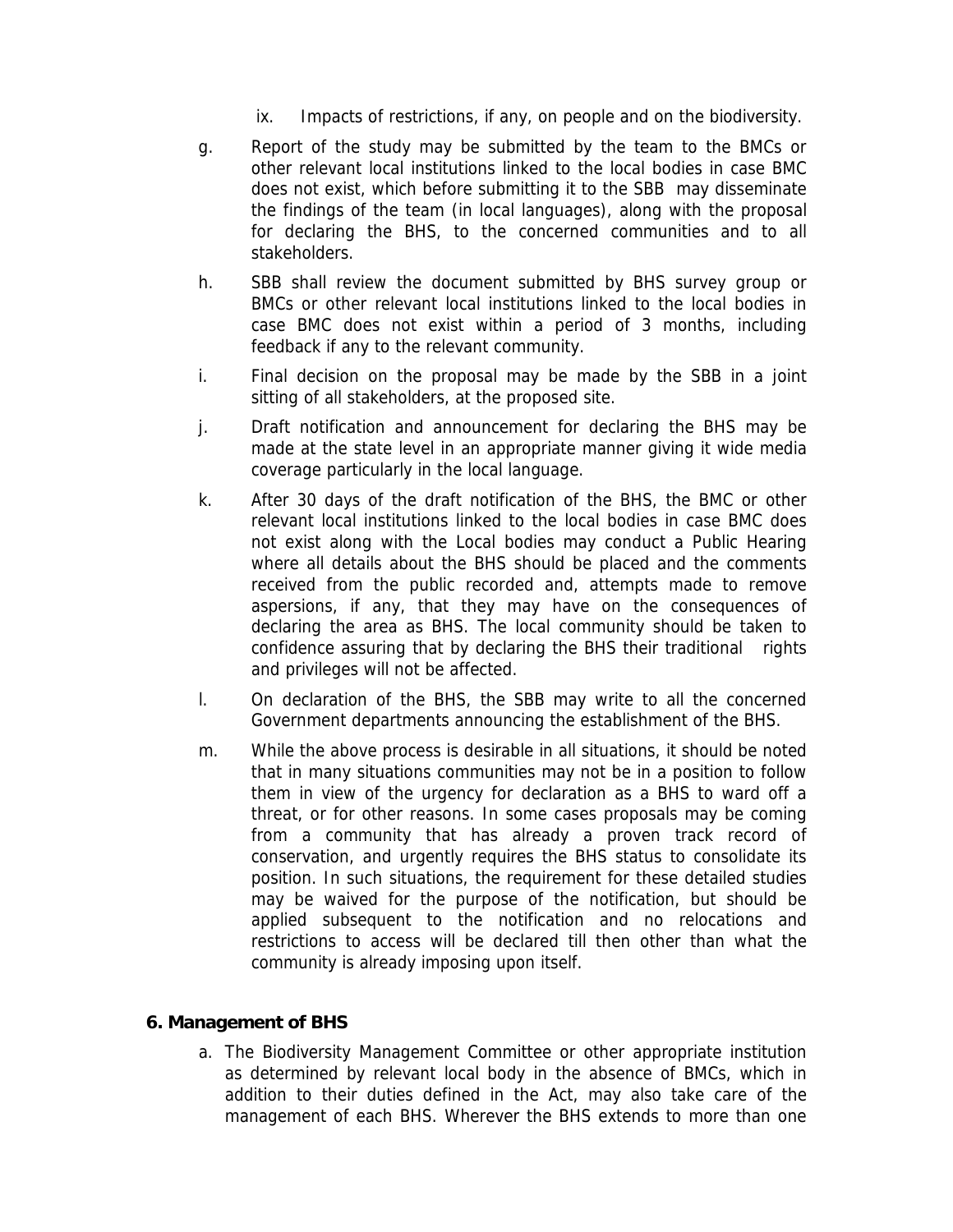local bodies, the management of the BHS shall be the responsibility of the Biodiversity Heritage Site Management Committee constituted by the BMC or other relevant local institutions linked to the local bodies in case BMC does not exist, and approved by the SBB.

- b. The committee responsible for the management of the BHS may include representatives of all sections of local communities, and in particular those most dependent on the natural resources as also those who have been traditionally conserving the area.
- c. It may be the responsibility of the BMC/BHS Management Committee to prepare and implement a management plan for the BHS which should cover a period of five to ten years.
- d. SBBs will then recognize and facilitate the implementation of the final management plan. Such facilitation may include directions to all relevant government departments to assist the communities in implementation, including through appropriate changes in their plans and schemes, to eliminate biodiversity-damaging practices and to fully enable and empower the communities in conserving biodiversity. Where necessary orientation programmes may be organized for such departments and NGOs.
- e. SBBs and concerned government departments will also facilitate the regeneration or revival of degraded or lost ecosystems and taxa, including the reintroduction of threatened/locally extinct wildlife where feasible, and the repatriation of lost/declining domesticated biodiversity from ex-situ collections.
- f. Wherever there are existing conservation related management practices serving the purpose of the BHS may be documented and considered as the BHS Management Plan.
- g. Any project/activity to be implemented by government or any other agency, which is likely to have adverse impact on the BHS may be avoided.
- h. Generally no restriction is likely to be placed on the community on the existing utilization of resources from the proposed BHS.
- i. Restriction in form of regulating the use of the resources may be warranted in some cases and such restriction may be totally voluntary on the part of community.
- j. The management structure and utilization of resources for BHS notified on Government forest areas and other government owned areas will be determined by the concerned departments of the State Government.

#### **7. Components of the management plan of BHS**

- a. A map of the BHS with clear administrative boundaries as notified.
- b. The status of ownership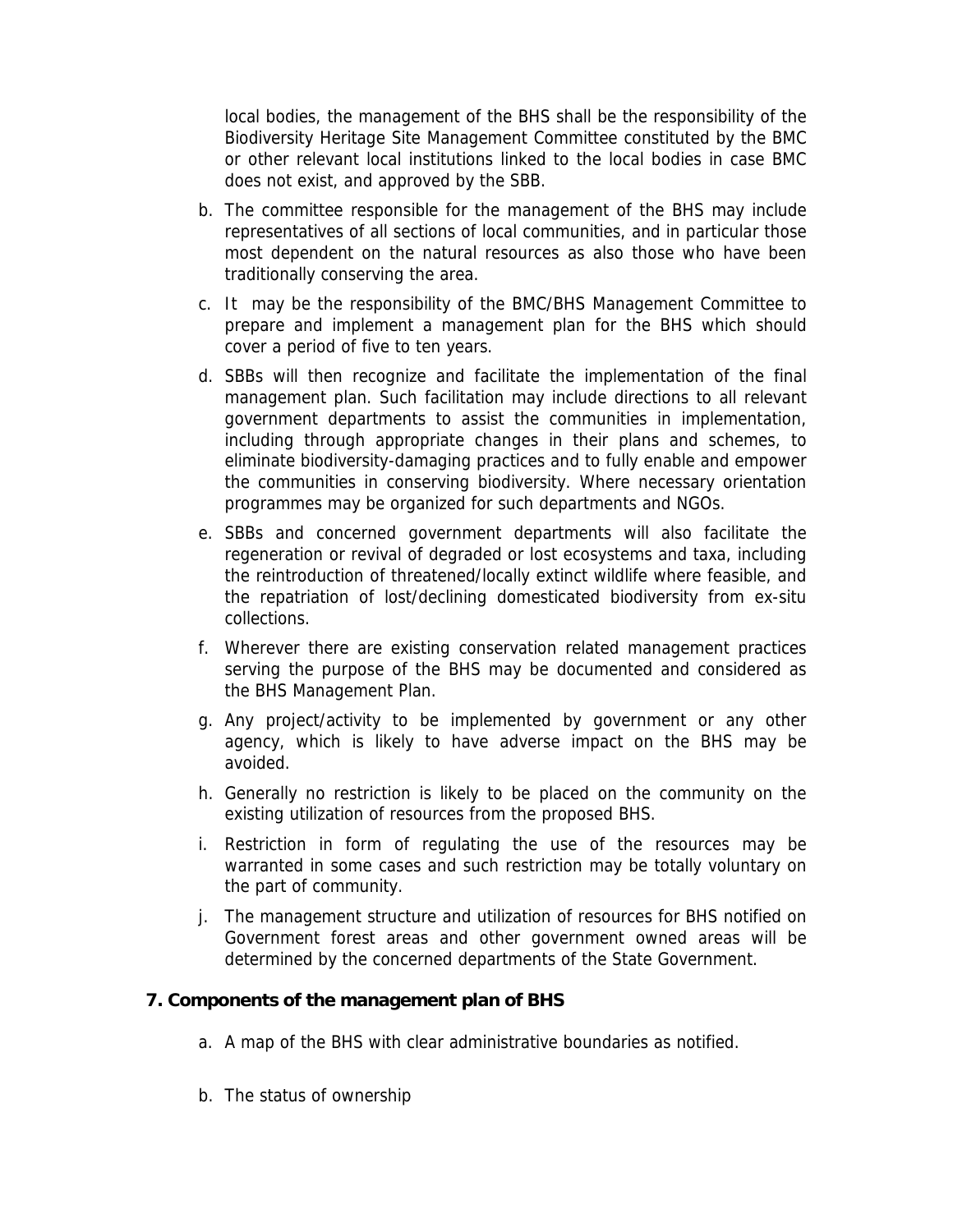- c. The current land-use pattern, conservation related practices and beliefs, and the dependence of local communities
- d. Major biodiversity in the area and their status as endemic, threatened, endangered or vulnerable
- e. Whether a waterfowl refuge during winter, breeding place for water birds or corridor for any wild animals
- f. The type and quantum of resources being used by the local community and their role/importance in the domestic economy as also the average income from them in situations where they are marketed.
- g. Any shift in the pattern of utilisation during the past 10 years. If so the reason for the same.
- h. Authentic data on the flora, fauna and natural resources in the area
- i. Details of projects, if any, in the area under any government/ international schemes.
- j. The suggestions, if any, from the local communities for the improved conservation of biodiversity, and the betterment of the livelihood by using natural resources.
- k. Threats, present and potential if any, to the BHS.
- l. Management prescription separately for conservation and, sustainable use of bio-resources to enhance the livelihood of the local community
- m. A rough projection of the expected outcomes of setting up the BHS, including ecological and social/economic (including, where relevant, estimate of the income expected of on completion of the project).
- n. Estimated time frame for completion of each component of the plan, and rough indicators to judge success of each component.
- o. The above process of management planning must not be one that constrains the wide variety of ways in which communities conserve and manage natural resources. It should also not be considered absolutely necessary to formulate a management plan, if the community has other adequate means of sustaining the effort and if thereby, conservation and sustainable management is taking place. In many situations also, communities may not be in a position to immediately or quickly formulate such a plan, which should not be a reason for not accepting their site as a BHS.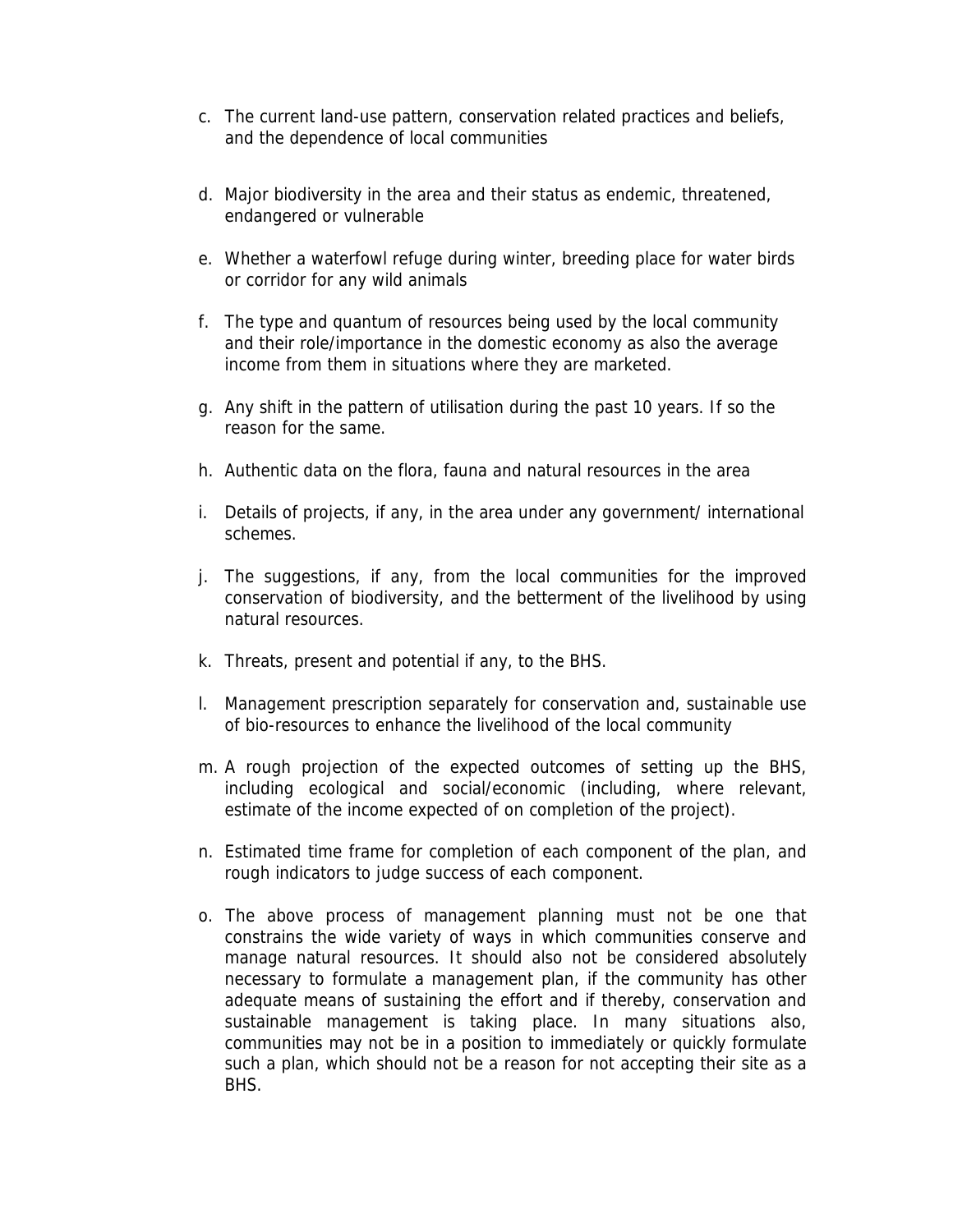- p. The SBB on receipt of the Management Plan may constitute an expert committee to evaluate the same, if necessary visit the BHS and hold consultations with the local communities and the local bodies and obtain their approval of the Management Plan. The Management Plan may also be integrated into the district level planning process, to enable optimum facilitation and funding by relevant government agencies.
- q. On receipt of approved plan, the SBB may accept the same.
- r. Management plan may be periodically reviewed and modified appropriately by the expert committee constituted by the SBB, based on the recommendations of the BMC or other relevant local institutions linked to the local bodies in case BMC does not exist, and accepted by the SBB. Such modifications shall be brought to the notice of all stakeholders before implementing the same.

# **8. Monitoring of BHS**

- a. There may be a State-level Monitoring Committee constituted by the SBB.
- b. The State level Monitoring Committee may comprise the following chosen out of knowledgeable individuals in the field of conservation of wild and domesticated biodiversity, and related socio-economic aspects, from the following categories:
	- i) The Member Secretary of the SBB, may act as Chairman of the monitoring committee and CEO, Zilla Parishad may act as Co-Chairman.
	- ii) One representative of local community,
	- iii) An expert having knowledge and experience in the field of forestry/wildlife/agro-biodiversity/ aquaculture management or in the area relevant to the particular BHS,
	- iv) a member of the BMC / BHS management committee concerned or other relevant local institutions linked to the local bodies in case BMC does not exist
	- v) a nominee of the Local body/Panchayat concerned
	- vi) a representative from Revenue Department.
- c. The State-level Monitoring Committee shall monitor the implementation of management plan periodically and submit a report to the SBB indicating clearly the extent (in qualitative and where possible quantitative terms) of achievement under each component of the Management Plan and recommendations for improvement. This committee shall monitor the implementation of management plan periodically.